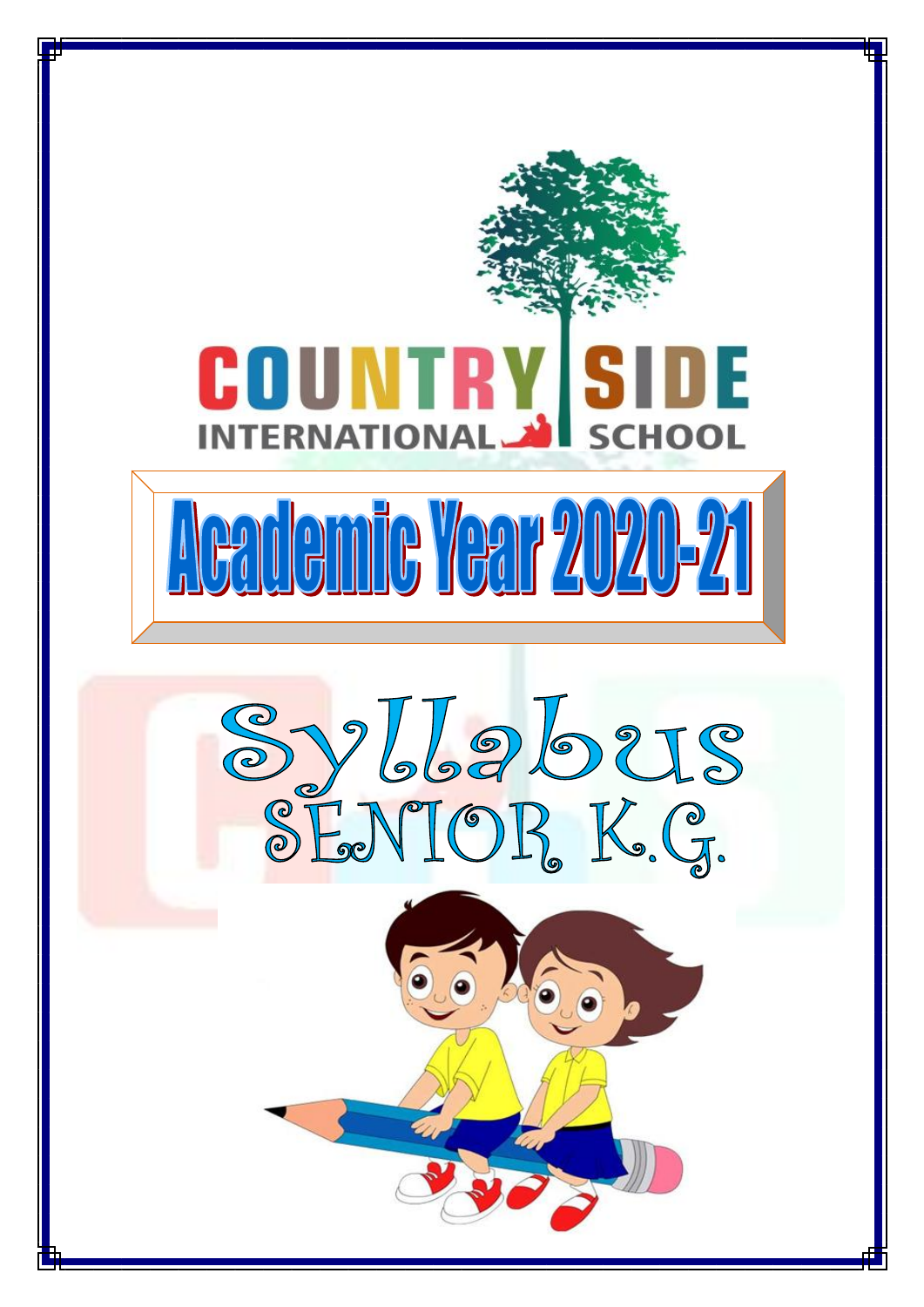

## *Aims and Objectives*

 The curriculum developed for class Sr. Kg aims at helping the child unfold his/her talents, to facilitate and guide the child to sharpen his mental and physical abilities. It helps to enhance the learning, speaking, writing and listening skills of the child.

The program me is based on a child – centered approach wherein through play-way method the basic concepts are taught. The main emphasis is laid on Learning Planets where the students will get first hand practical experiences by exploring the different planets through different activities and interaction. A typical day in class Sr. Kg. starts with the Morning Prayer followed by a 15 minute free / general knowledge and conversation session during which the children will get an opportunity to share their experiences at home and outside the school.

At the end of each day, 15 minutes will be devoted to rhyme and storytelling, phonic sessions with general conversation including moral education, vocabulary building and other relevant topics. Language Enrichment Programme is focused to motivate the child to speak in English and develop English speaking environment in the class. Art and Craft & other Activities focuses for the creative skills and hand eye co ordination of the child.

All the festivals will be discussed with the children as and when they occur. How and why they are celebrated will be discussed along with their significance.

The syllabus thus aims at an all round personality development to guide the child to develop himself as a better human being.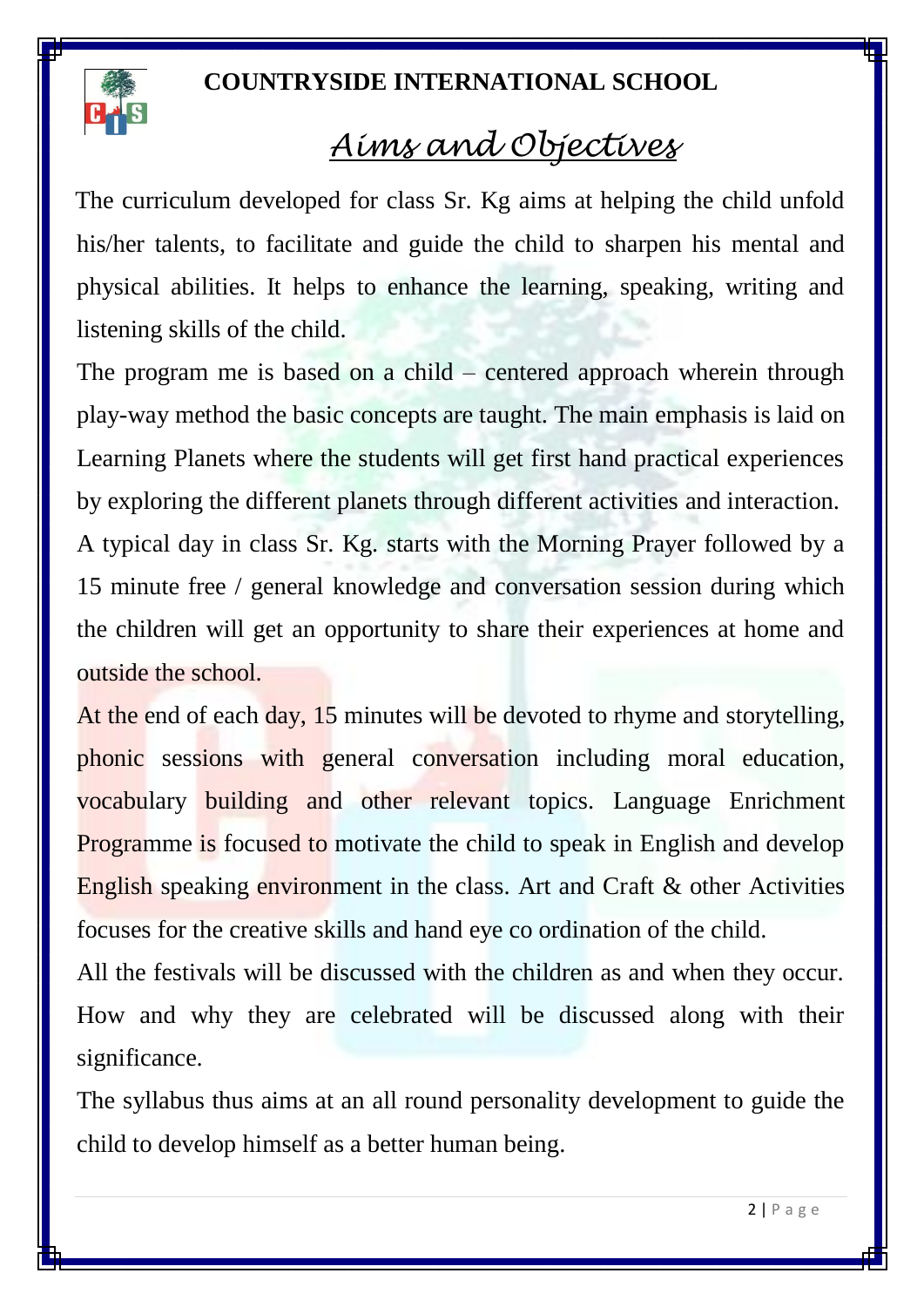

# *Our Books*

| Sr.<br>No.     | <b>Subject</b>              | <b>Text Book/Workbook</b>                   | <b>Publishers</b>  |
|----------------|-----------------------------|---------------------------------------------|--------------------|
|                | <b>ENGLISH</b>              | MY ALPHABET FRIENDS-<br>PART I &II          | <b>CIS</b>         |
| $\overline{2}$ | <b>MATHS</b>                | <b>MY NUMBER FRIENDS-</b><br>PART I & II    | <b>CIS</b>         |
| 3              | <b>HINDI</b>                | <b>AKSHAR KHEL-PART I &amp; II</b>          | <b>CIS</b>         |
| 4              | G.K.                        | <b>WORLD AROUND US-</b><br><b>LEVEL-III</b> | <b>POPKORN</b>     |
| 5              | <b>RHYMES &amp; STORIES</b> | <b>ONCE UPON A SONG</b>                     | <b>ASHLAR KIDS</b> |
| 6.             | <b>ART &amp; CRAFT</b>      | <b>HAPPY FACES</b>                          | <b>EDUTREE</b>     |

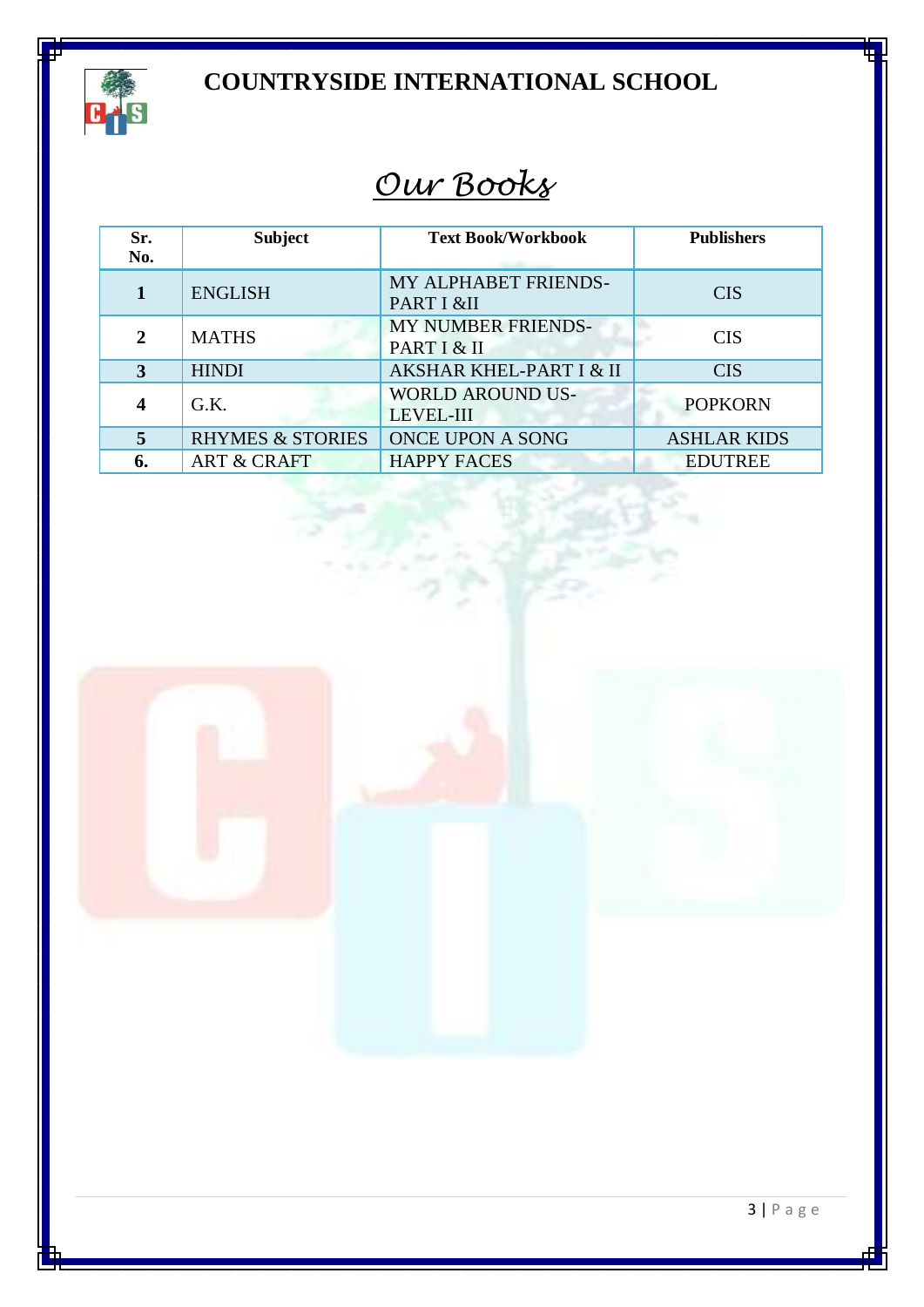

**BHS** 

# *Alphabet Sounds with Phonetics*

| A says $a(\vec{Q})$ for angry ant.                             |
|----------------------------------------------------------------|
| B says b (ब) for busy bee.                                     |
| C says c (क) for curly caterpillar                             |
| D says $d$ (5) for dancing doll.                               |
| $E$ says $e$ ( $\nabla$ $\overline{e}$ ) for easter egg        |
| F says $f(\mathfrak{F})$ for frowny frog.                      |
| G says $g(\overline{v})$ for goat on the grass.                |
| H says $h(\vec{e})$ for hat on a hen.                          |
| I says i (इ/आइ) for itchy insect.                              |
| $J$ says $j(\bar{J})$ for juice in a jug.                      |
| K says $k$ (क) for kettle in the kitchen.                      |
| L says / (ल) for light in the lamp.                            |
| M says m (H) for milking maid.                                 |
| N says n (न) for nine nasty numbers                            |
|                                                                |
| O says o (31) for old ostrich                                  |
| P says p (4) for penny purse.                                  |
| Q says q (क्व) for quiet queen                                 |
| R says r (<) for ruby ring.                                    |
| S says s (स) for sun and the star                              |
| $\mathsf T$ says $\mathcal t(\mathsf C)$ for train on a track. |
| $U$ says $U(3T)$ for umpire with uniform                       |
| V says $v(\overline{q})$ for van in the village.               |
| W says $w$ ( $\overline{q}$ ) for whale in the water           |
| X says $x$ (क्स) for fox in a box.                             |
| Y says $y(\overline{u})$ for yellow yacht.                     |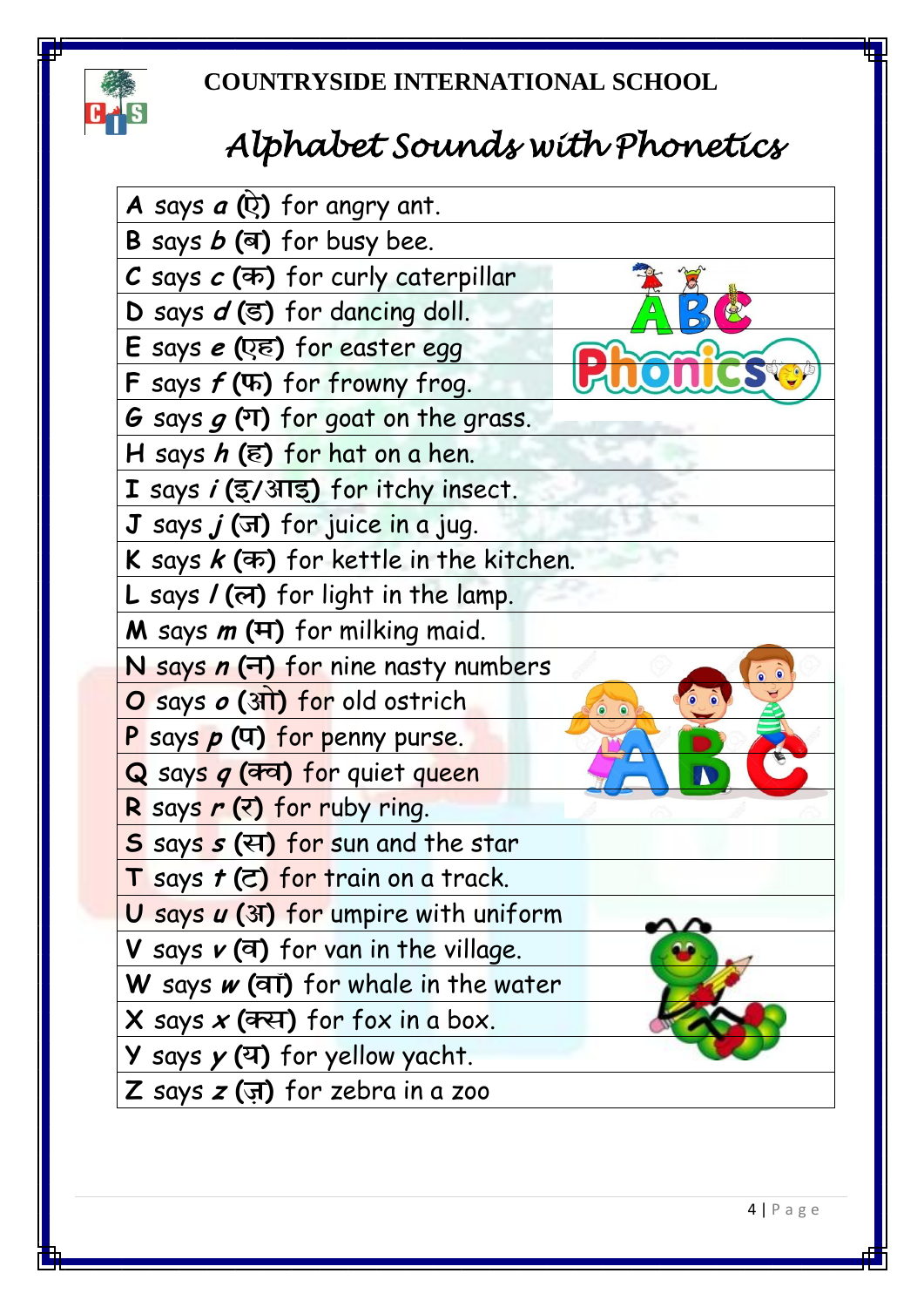

## *Phonetic Drill with Vocabulary words*

| $\mathbf{A}$ | Says        | ऐ            | As in -Apple, ant, alligator, anchor, astronaut, axe, aeroplane           |
|--------------|-------------|--------------|---------------------------------------------------------------------------|
| B            | Says        | ब            | As in-bat, boy, baby, bus, bee, burger, bag, books, bib                   |
| $\mathbf C$  | <b>Says</b> | क            | As in-cup, cat, cake, cap, caterpillar, cow, camel, computer              |
| D            | Says        | ड            | As in-doll, duck, dish, doraemon, dog, drum, dinosaur, dolphin            |
| E            | <b>Says</b> | एह           | As in-egg, engine, envelope, eyes, eraser, emu, eagle                     |
| $\mathbf{F}$ | Says        | फ            | As in-flower, fish, fox, five, fingers, fountain, foot, fan, frog         |
| G            | Says        | ग            | As in-grasshopper, gate, grapes, guitar, goat, glue, games, girl          |
| H            | Says        | ह            | As in-house, horse, helicopter, hippo, hammer, hotel                      |
| $\mathbf I$  | <b>Says</b> | इ/आइ         | As in-igloo,insect,inkpot,icecream,injection,iron,iguana,iron             |
| $\bf J$      | Says        | $\mathbf{E}$ | As in-joker, jelly, juice, jigsaw, jeep, jackal, jellyfish, jackfruit     |
| K            | Says        | क            | As in-kangaroo, koala, kettle, kiwi, kite, kitten, king, key              |
| L            | Says        | ल            | As in-Lollipop, lotus, ladybird, laptop, ladder, log, lamb, lilly         |
| M            | <b>Says</b> | म            | As in-monkey, money, mat, moon, monster, magnet, mirror, milk             |
| ${\bf N}$    | Says        | न            | As in-nose, napkin, nurse, newspaper, night, nut, nap, nest, needle       |
| $\mathbf 0$  | Says        | ओ            | As in-orange, onion, octopus, october, open, oval, one, ostrich           |
| ${\bf P}$    | Says        | प            | As in-piano, panda, pant, pan, parrot, pototo, pencil, pink, pot          |
| Q            |             |              |                                                                           |
|              | <b>Says</b> | क्व          | As in-queen, quill, quilt, quail, queue, question, quarrel                |
| $\mathbf R$  | Says        | र            | As in-robot, rocket, rail, rabbit, rain, red, ribbon, rose, ring, rainbow |
| S            | <b>Says</b> | स            | As in-sun, socks, snow, swan, soap, ship, star, spoon, spider, snake      |
| T            | Says        | <u>र</u>     | As in-telephone, table, tree, tiger, two, tortoise, train, toothbrush     |
| U            | <b>Says</b> | अ            | As in-umbrella, uniform, up, unicorn, utensils, under, uncle, umpire      |
| $\mathbf{V}$ | <b>Says</b> | व            | As in-vase, veins, van, violet, vulture, vegetables, volcano              |
| W            | Says        | वाँ          | Water, whale, wheel, wool, watch, watermelon, woodpecker                  |
| $\mathbf{X}$ | Says        | क्स          | As in-fox, box, x-ray, xerox, xylophone                                   |
| Y            | Says        | य            | As in-yatch, yak, yellow, yell, yo-yo, yawn, yarn                         |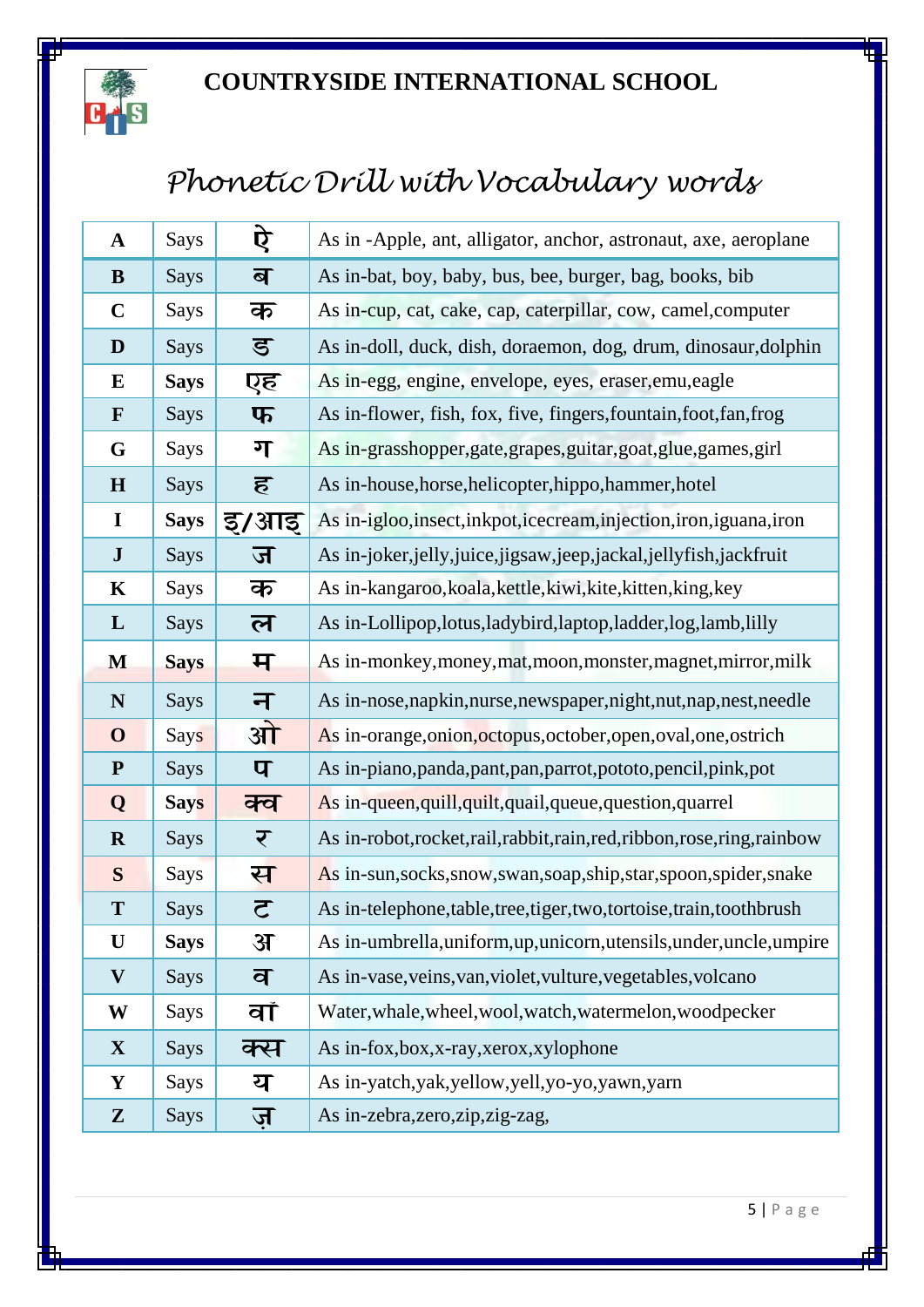

# *1 st – Term (April to September)*

| <b>APRIL</b>                                             |                                                                                                                                                                                                                                                                                                                                                                                                                                                                                                                                                                                                   |  |
|----------------------------------------------------------|---------------------------------------------------------------------------------------------------------------------------------------------------------------------------------------------------------------------------------------------------------------------------------------------------------------------------------------------------------------------------------------------------------------------------------------------------------------------------------------------------------------------------------------------------------------------------------------------------|--|
| <b>SUBJECT</b>                                           | <b>TOPIC</b>                                                                                                                                                                                                                                                                                                                                                                                                                                                                                                                                                                                      |  |
| <b>ENGLISH</b>                                           | Oral: Recognition of small cursive letters<br>Written: Revision of small cursive letters. (Pg. 1-11)<br>Phonic Primer Reader: Pg. 2,3,4,5                                                                                                                                                                                                                                                                                                                                                                                                                                                         |  |
| <b>MATHS</b>                                             | Oral: Oral Drill and recognition of Numbers 1 to 50<br>Written-Revision of Numbers- 1 to 50 (Pg.1-10)                                                                                                                                                                                                                                                                                                                                                                                                                                                                                             |  |
| <b>HINDI</b>                                             | Recognition- असे इ                                                                                                                                                                                                                                                                                                                                                                                                                                                                                                                                                                                |  |
| G.K.                                                     | <b>WORLD AROUND US</b><br>Chapter-1 : Living & Non Living<br>Q. Name five living things.<br>A. Fish, Butterfly, boy, tree and flower are living things.<br>Syllabus<br>Q. Name five non-living things.<br>A. Toys, car, ball, pencil and boat are non-living things.<br>Q. What are living things?<br>A. Things which have life are called living things.<br>Q. What are non-living things?<br>A. Things which have no life are called non-living things.<br>Q. Name some natural non-living things.<br>A. Land, water, rocks, clouds, sun, moon and stars are some natural non-living<br>things. |  |
| <b>RHYMES &amp;</b><br><b>STORIES</b>                    | <b>Hello Teacher</b><br><b>Gratitude Prayer</b>                                                                                                                                                                                                                                                                                                                                                                                                                                                                                                                                                   |  |
| <b>ART</b>                                               | Kites in the sky<br>Let's Shave<br><b>Bird</b> house                                                                                                                                                                                                                                                                                                                                                                                                                                                                                                                                              |  |
| <b>DRAWING</b>                                           | Square shape (Thumb printing)                                                                                                                                                                                                                                                                                                                                                                                                                                                                                                                                                                     |  |
| <b>MUSIC</b>                                             | Shloka- ॐ भूर्भुवः स्वः तत्सवित् <b>र्वरेण्यम्</b><br>भर्गो देवस्य धीमहि धियो यो नः प्रचोदयात् ॥                                                                                                                                                                                                                                                                                                                                                                                                                                                                                                  |  |
| <b>CONVERSATION</b>                                      | 1. What is your school's name?<br>A. My school's name is Countryside International School.<br>2. What is your Class Teacher's name?<br>A. My Class Teacher's name is Ms. Avani Shukla.<br>3. What is the name of your Vice Principal?<br>A. My Vice Principal's name is Ms. Swapna Menon.<br>4. What is your Principal's name?<br>A. My Principal's name is Dr. Sanjay Mehta.                                                                                                                                                                                                                     |  |
| <b>LANGUAGE</b><br><b>ENRICHMENT</b><br><b>PROGRAMME</b> | Hello! How are you?<br>I am fine. Thank you.<br>Nice to meet you!                                                                                                                                                                                                                                                                                                                                                                                                                                                                                                                                 |  |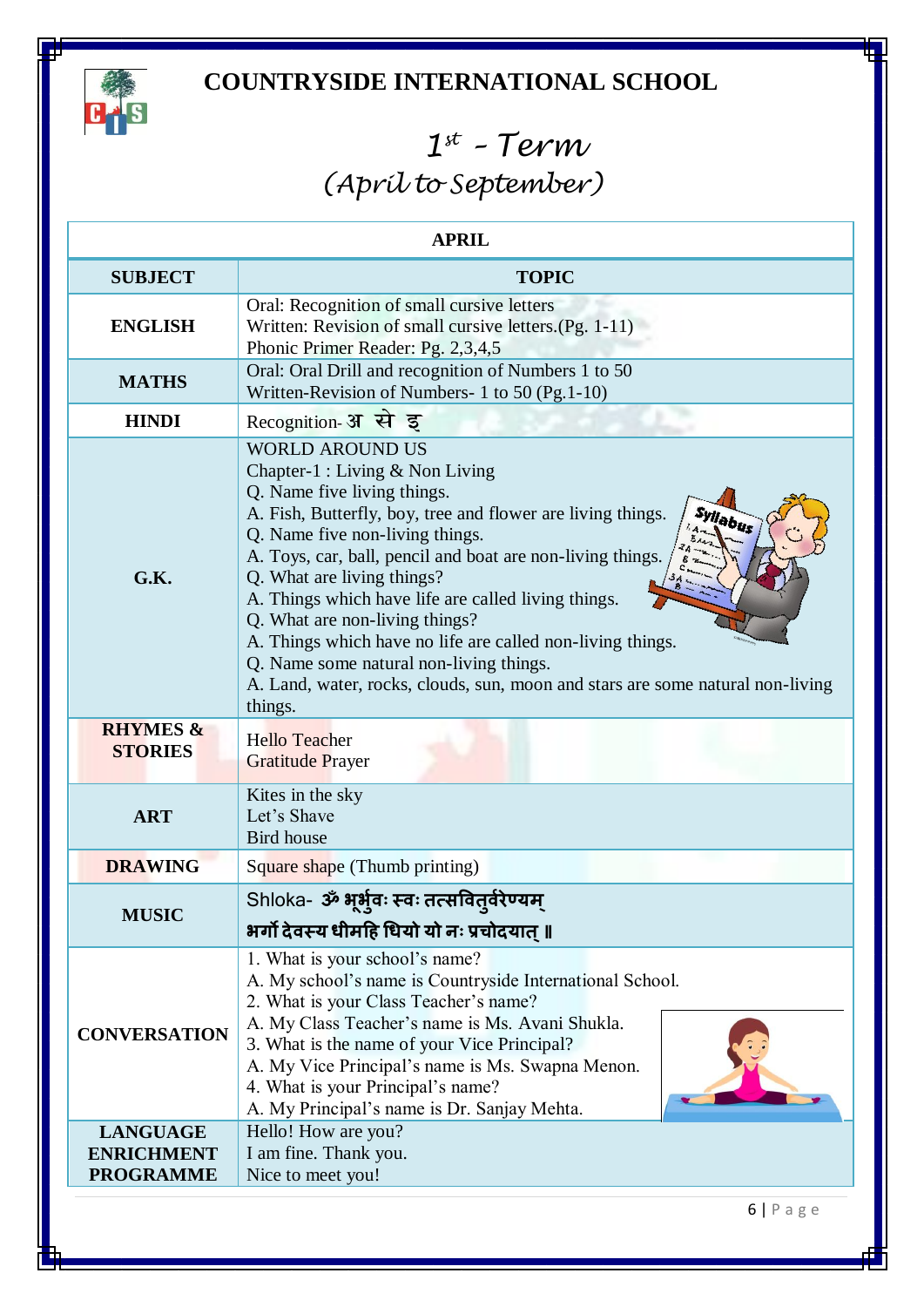

| <b>JUNE</b>                                              |                                                                                                                                                                                                                                                                                                                                                                                                                                                                                                                                   |  |
|----------------------------------------------------------|-----------------------------------------------------------------------------------------------------------------------------------------------------------------------------------------------------------------------------------------------------------------------------------------------------------------------------------------------------------------------------------------------------------------------------------------------------------------------------------------------------------------------------------|--|
| <b>SUBJECTS</b>                                          | <b>TOPICS</b>                                                                                                                                                                                                                                                                                                                                                                                                                                                                                                                     |  |
| <b>ENGLISH</b>                                           | Oral: Oral Drill-two/three letter words, Phonic Sounds and Vocabulary<br>words of A to D<br>Written: MY ALPHABET FRIENDS (Part-1)<br>Page :12-31 (two letter/three letter word Revision)<br>Revision (a to z- small cursive letters) Capital Cursive (A-D)<br>Phonic Primer Reader: Pg.: 6,7,8,9.                                                                                                                                                                                                                                 |  |
| <b>MATHS</b>                                             | Oral: Oral drill and recognition of numbers upto 100, Backward counting-<br>20 to 1, Before after and between numbers.<br>Written: MY NUMBER FRIENDS (Part-1)<br>Page: $11-30$ Write in figures $(1-100)$                                                                                                                                                                                                                                                                                                                         |  |
| <b>HINDI</b>                                             | अक्षर खेल (भाग-१)-अ से ऋ (Page no. 1 to 28)                                                                                                                                                                                                                                                                                                                                                                                                                                                                                       |  |
| G.K.                                                     | <b>WORLD AROUND US</b><br>Chapter: 2-Fruits & Vegetables<br>Q. Name Summer Fruits<br>A. Banana, Mango, Watermelon, Chikoo, Pineapple<br>Q. Name some winter Fruits<br>A. Orange, Grapes, Strawberry, Apple, Guava<br>Q. Which Vegetables are used to make salad?<br>A. Cucumber, Spinach, Cabbage, Capsicum, Carrots<br>Q. Name 2 fruits that have one seed<br>A. Mango, Cherry<br>Q. Name 2 fruits that have more than one seed<br>A. Watermelon, Papaya<br>Q. Name the vegetables that needs to be cooked<br>A. Potato, Brinjal |  |
| <b>RHYMES &amp;</b><br><b>STORIES</b>                    | $1 - 2 - 3 - 4 - 5$<br>Tom-Tom-Tomato                                                                                                                                                                                                                                                                                                                                                                                                                                                                                             |  |
| <b>ART</b>                                               | Jungle Time<br>Pat-a-cake<br>Chirpy Bird                                                                                                                                                                                                                                                                                                                                                                                                                                                                                          |  |
| <b>DRAWING</b>                                           | Triangle (ear bud printing)                                                                                                                                                                                                                                                                                                                                                                                                                                                                                                       |  |
| <b>CONVERSATION</b>                                      | My Mother<br>1. My mother's name is<br>2. She takes care of everyone in the family.<br>3. She helps me in my homework and studies.<br>4. She is loving and caring.<br>5. I love my other very much.                                                                                                                                                                                                                                                                                                                               |  |
| <b>MUSIC</b>                                             | Song-Papa kehte hain                                                                                                                                                                                                                                                                                                                                                                                                                                                                                                              |  |
| <b>LANGUAGE</b><br><b>ENRICHMENT</b><br><b>PROGRAMME</b> | May I come in Ma'am<br>May I go to drink water?<br>May I go to washroom?                                                                                                                                                                                                                                                                                                                                                                                                                                                          |  |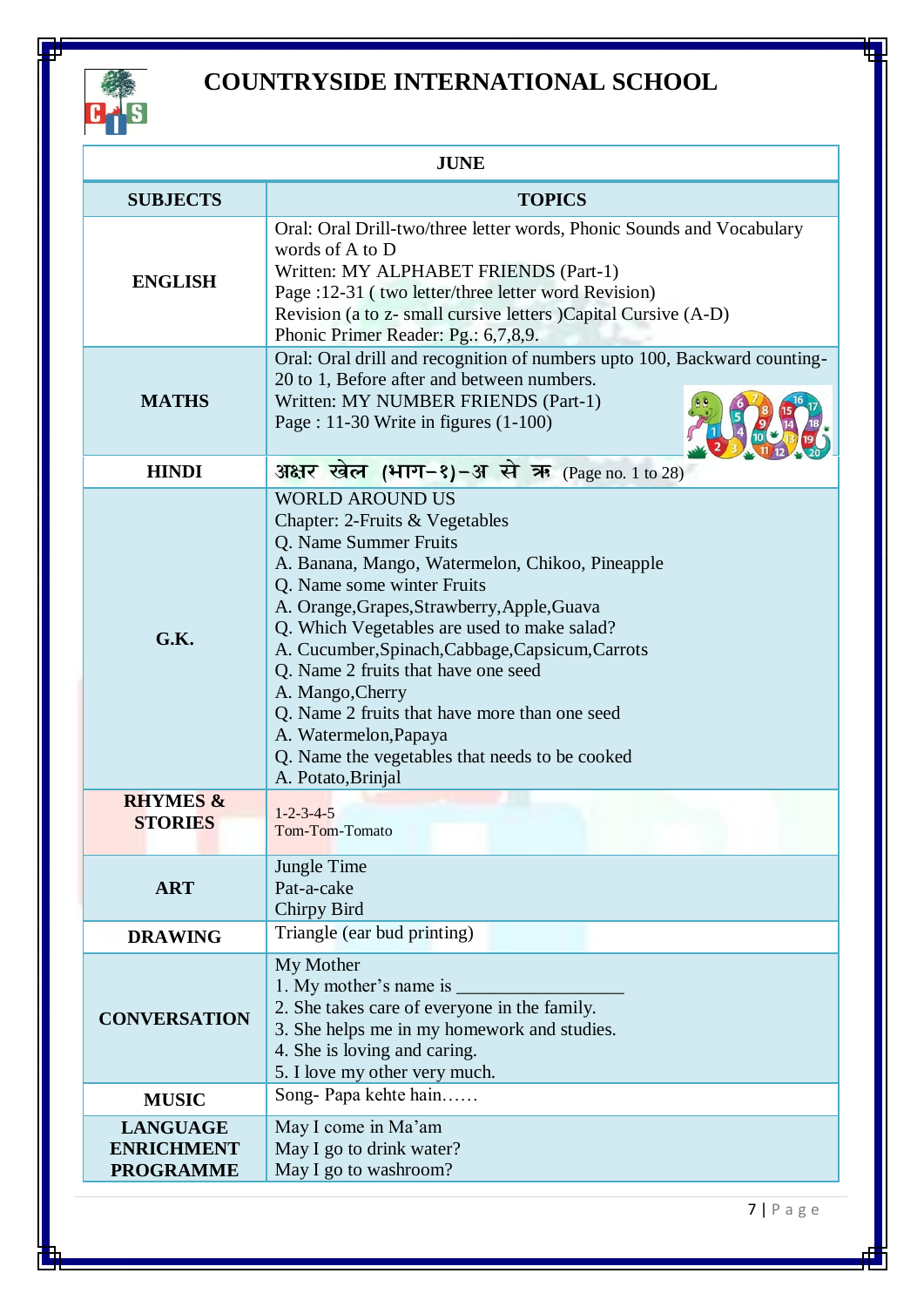

Ma'am, Can we go out to play.

| <b>JULY</b>                 |                                                                                                                                                                                                                                                                                                                                                                                                                                                                                                                                                                                                                                |  |
|-----------------------------|--------------------------------------------------------------------------------------------------------------------------------------------------------------------------------------------------------------------------------------------------------------------------------------------------------------------------------------------------------------------------------------------------------------------------------------------------------------------------------------------------------------------------------------------------------------------------------------------------------------------------------|--|
| <b>SUBJECT</b>              | <b>TOPIC</b>                                                                                                                                                                                                                                                                                                                                                                                                                                                                                                                                                                                                                   |  |
| <b>ENGLISH</b>              | Oral: Oral Drill-two/three letter words, Phonic Sounds and Vocabulary<br>words of E to M<br>Written: MY ALPHABET FRIENDS (Part-1)<br>Page: 32-65 (Capital Cursive -E-M)<br>Phonic Primer Reader: Pg. 10,11,12,13.                                                                                                                                                                                                                                                                                                                                                                                                              |  |
| <b>MATHS</b>                | Oral: Revision of number names 1 to 20, greater, lesser and equal to and<br>Time<br><b>MY NUMBER FRIENDS (Part-1)</b><br>Page: Page 31-60 More, Less, Equal to-Revision (Greater than, Less,<br>Equal), Number Names revision (1-20)<br>Time, Ascending & Descending Order, Time                                                                                                                                                                                                                                                                                                                                               |  |
| <b>HINDI</b>                | अक्षर खेल (भाग-१)-ए से अः (Page no. 29 to 52)                                                                                                                                                                                                                                                                                                                                                                                                                                                                                                                                                                                  |  |
| G.K.                        | <b>WORLD AROUND US</b><br>Chapter- 3: Animals & Birds<br>Q. Name 2 Carnivores Animals<br>A. Lion, Wolf<br>Q.Name 2 Herbivores Animals<br>A. Horse, Cow<br>Q. Name 2 Omnivores Animals<br>A. Pig, Dog<br>Q. Name few Aquatic Animals that lives in water<br>A. Whale, Dolphin, Sea Horse, Star Fish, Shark, Seal, Octopus<br>Q. What are Carnivores Animals?<br>A. Carnivores animals eat the flesh of other animals.<br>Q. What are Herbivores Animals?<br>A. Herbivores animals eat only Plants and Plants Products<br>Q. What are Omnivores Animals?<br>A. Omnivores animals eat both plants and the flesh of other animals. |  |
| <b>RHYMES &amp; STORIES</b> | If I were a bird<br>Careless minku<br>I hear thunder<br>Story: The two silly Goats                                                                                                                                                                                                                                                                                                                                                                                                                                                                                                                                             |  |
| <b>ART</b>                  | Honey<br>Dinosaur<br>Hoot aloud                                                                                                                                                                                                                                                                                                                                                                                                                                                                                                                                                                                                |  |
| <b>DRAWING</b>              | Rectangle (cotton ball printing)                                                                                                                                                                                                                                                                                                                                                                                                                                                                                                                                                                                               |  |
| <b>CONVERSATION</b>         | 1. What is the name of our country?<br>A. The name of our country is India.<br>2. Who is the President of India?<br>A. Mr. Ramnath Kobind is the President of India.<br>3. Who is the Prime Minister of India?                                                                                                                                                                                                                                                                                                                                                                                                                 |  |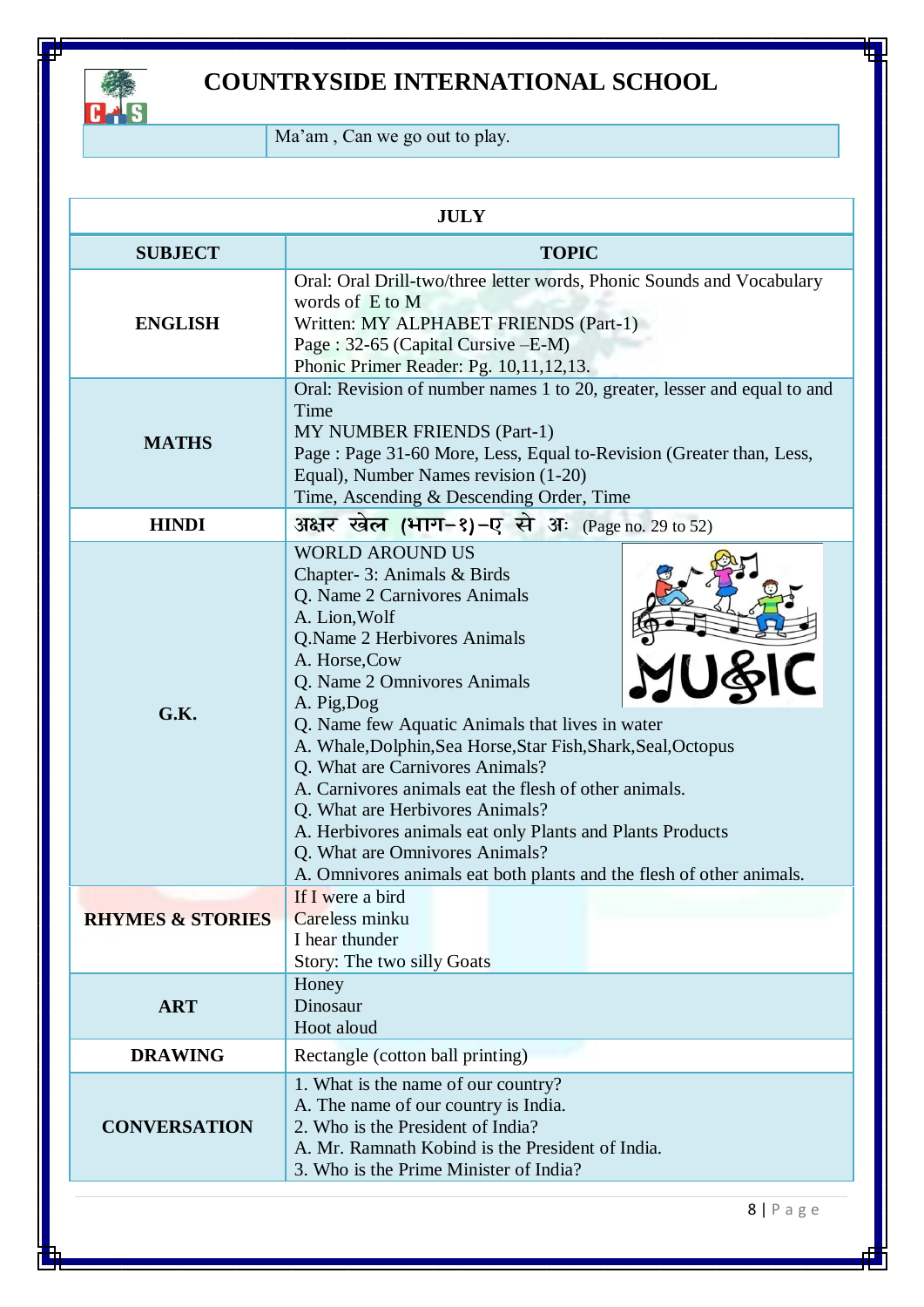

|                                                          | A. Mr. Narendra Modi is the Prime Minister of India<br>4. Who is the Chief Minister of Gujarat?<br>A. The Chief Minister of Gujarat is Mr. Vijay Rupani. |
|----------------------------------------------------------|----------------------------------------------------------------------------------------------------------------------------------------------------------|
| <b>MUSIC</b>                                             | Patriotic song- Nanha muna rahi hoon                                                                                                                     |
| <b>LANGUAGE</b><br><b>ENRICHMENT</b><br><b>PROGRAMME</b> | Ma'am, my work is completed<br>Ma'am please check my work.<br>Can I keep my book here?<br>Ma'am, can I sit here?                                         |

| <b>AUGUST</b>                         |                                                                                                                                                                                                                                                                                                                                                                                                                                   |  |
|---------------------------------------|-----------------------------------------------------------------------------------------------------------------------------------------------------------------------------------------------------------------------------------------------------------------------------------------------------------------------------------------------------------------------------------------------------------------------------------|--|
| <b>SUBJECT</b>                        | <b>TOPIC</b>                                                                                                                                                                                                                                                                                                                                                                                                                      |  |
| <b>ENGLISH</b>                        | Oral: Oral Drill-two/three letter words, Phonic Sounds and Vocabulary<br>words of N to T<br>Written: MY ALPHABET FRIENDS (Part-1)<br>Page: 66-94 Cursive Capital (N-T)<br>Phonic Primer Reader: Pg.14,15,16,17.                                                                                                                                                                                                                   |  |
| <b>MATHS</b>                          | Oral: Addition, Number names-21 to 30<br>Written: MY NUMBER FRIENDS (Part-1)<br>Page : 61-80- Addition 1 digit, Number Names(21-30)                                                                                                                                                                                                                                                                                               |  |
| <b>HINDI</b>                          | अक्षर खेल (भाग-१)-Revision (Page no. 53 to 70)                                                                                                                                                                                                                                                                                                                                                                                    |  |
| G.K.                                  | <b>WORLD AROUND US</b><br>Chapter- 4: Water Cycle<br>1. When water goes up as vapour; it is called <b>evaporation</b> .<br>2. When clouds become heavy and can't hold water, it rains, it is called<br><b>Precipitation</b><br>3. The Vapour in the cloud gets colder and changes into water is called<br><b>Condensation.</b><br>Q. What are the sources of Water?<br>A. Water comes from Pond, Lake, Well, Sea and Ocean, River |  |
| <b>RHYMES &amp;</b><br><b>STORIES</b> | Ding-Dong Bell<br>How I wish<br>I had a little puppy<br>Story: The Grasshopper and The ant                                                                                                                                                                                                                                                                                                                                        |  |
| <b>ART</b>                            | A Pumpkin prayer<br><b>Fall Leaves</b><br>Jask in a hat                                                                                                                                                                                                                                                                                                                                                                           |  |
| <b>DRAWING</b>                        | Circle shape (drawing a smile)                                                                                                                                                                                                                                                                                                                                                                                                    |  |
| <b>CONVERSATION</b>                   | <b>Our National Flag</b><br>1. Our national flag has three colours, Saffron, White and Green<br>2. Saffron colour stands for bravery.<br>3. White colour stands for peace.<br>4. Green stands for prosperity.<br>5. There is a blue colour Ashok chakra in the centre.<br>6. I am proud of my national flag.                                                                                                                      |  |
| <b>MUSIC</b>                          | National Anthem-Jana Gana Mana                                                                                                                                                                                                                                                                                                                                                                                                    |  |

9 | P a g e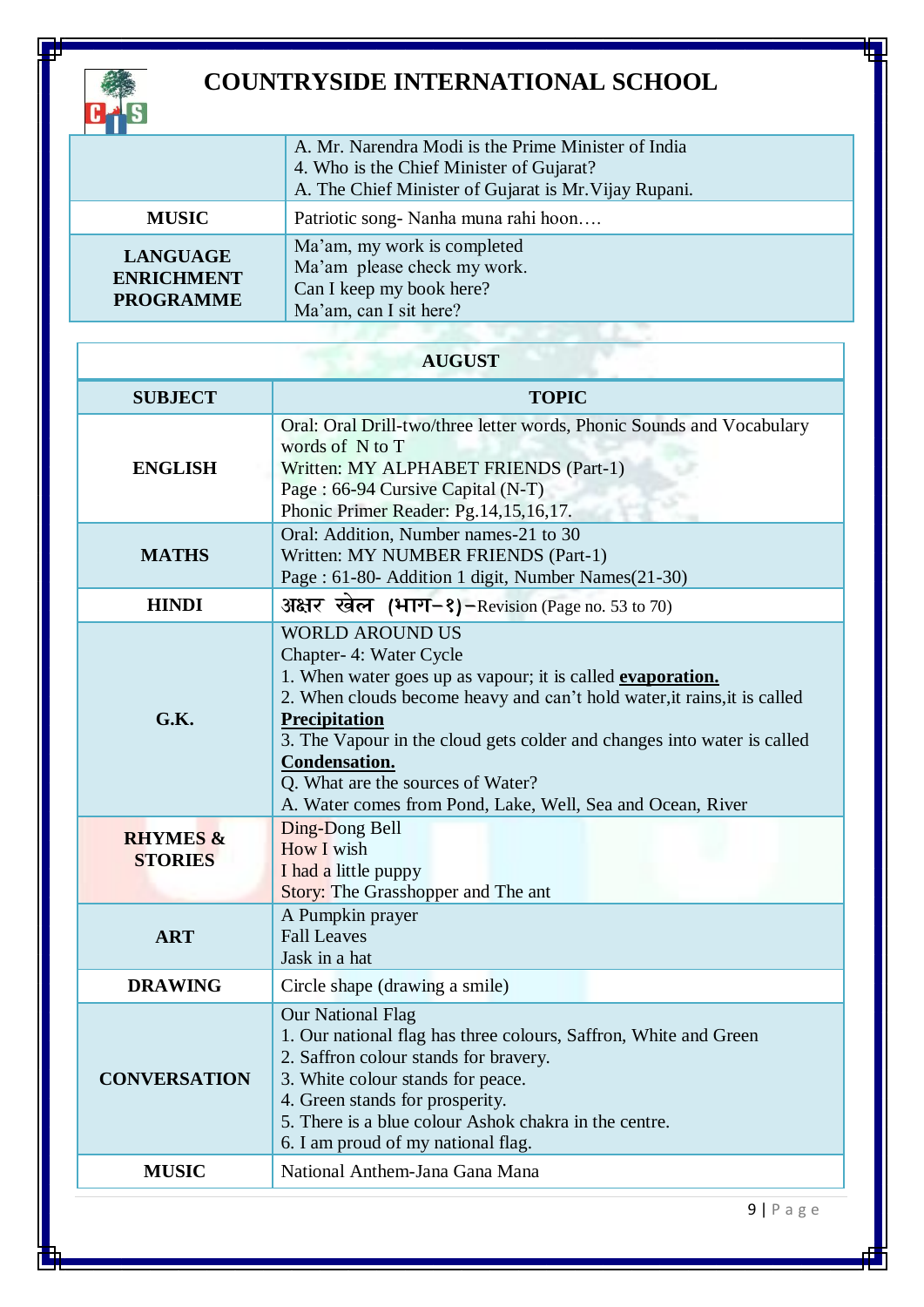

|                   | Ma'am, may I sharpen my pencil. |
|-------------------|---------------------------------|
| <b>LANGUAGE</b>   | Ma'am, can I borrow a pencil?   |
| <b>ENRICHMENT</b> | Ma'am I don't have my book.     |
| <b>PROGRAMME</b>  | Ma'am, how to write this?       |
|                   | Ma'am please help me to write.  |

| <b>SEPTEMBER</b>                              |                                                                                                                                                                                                                                                                                                                                                                                                                                                                                                                                                                                     |  |
|-----------------------------------------------|-------------------------------------------------------------------------------------------------------------------------------------------------------------------------------------------------------------------------------------------------------------------------------------------------------------------------------------------------------------------------------------------------------------------------------------------------------------------------------------------------------------------------------------------------------------------------------------|--|
| <b>SUBJECT</b>                                | <b>TOPIC</b>                                                                                                                                                                                                                                                                                                                                                                                                                                                                                                                                                                        |  |
| <b>ENGLISH</b>                                | Oral: Oral Drill-two/three letter words, Phonic Sounds and Vocabulary<br>words of U to Z<br>Written: MY ALPHABET FRIENDS (Part-1)<br>Page: 95-120 Cursive Capital (U-Z)<br>Phonic Primer Reader: 18, 19, 20, 21.                                                                                                                                                                                                                                                                                                                                                                    |  |
| <b>MATHS</b>                                  | Oral: Number names-31 to 60, ordinal numbers<br>Written-MY NUMBER FRIENDS (Part-1)<br>Page : 81-95- Write (31-60) in words-Addition-Ordinal Numbers                                                                                                                                                                                                                                                                                                                                                                                                                                 |  |
| <b>HINDI</b>                                  | 31क्षर खेल (भाग-२)-क से ञ (Page no. 1 to 25)                                                                                                                                                                                                                                                                                                                                                                                                                                                                                                                                        |  |
| G.K.<br><b>RHYMES &amp;</b><br><b>STORIES</b> | <b>WORLD AROUND US</b><br>Chapter -5 : Life Cycles of a Hen & A Butterfly<br>1. Mother Hen lays eggs.<br>2. Mother Hen sits on the egg to keep warm. It is Called Roosting<br>3. Eggs Break and baby chick comes out is called <b>Hatching</b><br>4. Mother Butterfly Lays eggs on the leaves.<br>5. Worm like caterpillar that comes out from shell is called <b>larva</b><br>6. Caterpillar eats Leaves<br>7. The fatty caterpillar transforms into <b>Pupa</b><br>8. After 2 weeks, a beautiful <b>Butterfly</b> comes out of Pupa<br>I don't know why<br>Mary had a little lamb |  |
|                                               | Bill's shoe<br>Story: The two silly goats and The Grasshopper and the ant (Recaps)                                                                                                                                                                                                                                                                                                                                                                                                                                                                                                  |  |
| <b>ART</b>                                    | Mitten(patterns)<br>Frog in steps<br>Fish                                                                                                                                                                                                                                                                                                                                                                                                                                                                                                                                           |  |
| <b>DRAWING</b>                                | Grand Parent's Day craft OR Ganesh Chaturthi craft<br>Origami – House (pasting in the drawing book)                                                                                                                                                                                                                                                                                                                                                                                                                                                                                 |  |
| <b>CONVERSATION</b>                           | My School.<br>1. The name of my school is Countryside International School.<br>2. It has a Green Campus.<br>3. It has many classrooms and activity rooms.<br>4. It has a big playground.<br>5. It has auditorium, amphitheatre and computer lab.<br>6. I love my school very much.                                                                                                                                                                                                                                                                                                  |  |
| <b>MUSIC</b>                                  | Children Song-Nani teri Morni                                                                                                                                                                                                                                                                                                                                                                                                                                                                                                                                                       |  |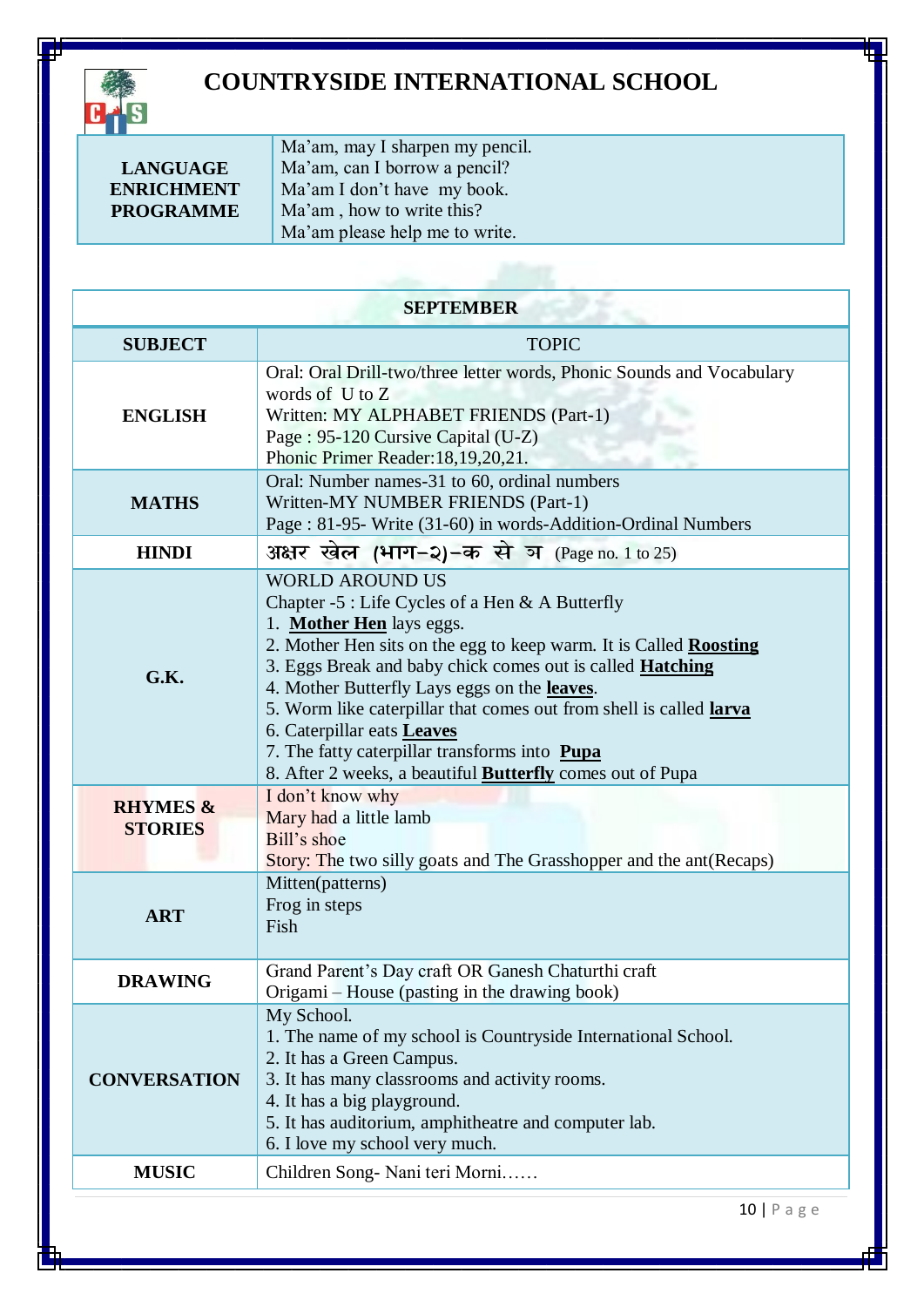

| <b>LANGUAGE</b>   | This is my class.        |
|-------------------|--------------------------|
| <b>ENRICHMENT</b> | She/ He is my friend.    |
| <b>PROGRAMME</b>  | She is my teacher.       |
|                   | I like to draw pictures. |

| <b>OCTOBER/NOVEMBER</b>                                  |                                                                                                                                                                                                                                                                                                                                                |  |
|----------------------------------------------------------|------------------------------------------------------------------------------------------------------------------------------------------------------------------------------------------------------------------------------------------------------------------------------------------------------------------------------------------------|--|
| <b>SUBJECT</b>                                           | <b>TOPIC</b>                                                                                                                                                                                                                                                                                                                                   |  |
| <b>ENGLISH</b>                                           | Oral: Oral Drill-three letter words, Rhyming words, Recognition of<br>capital cursive letters -A to Z<br>Written: MY ALPHABET FRIENDS (Part-1)<br>Page : 1-25 (Revision of Three Letter words, Rhyming words, This/That<br>Four letter Words-(ake, ame, ale, ate), ee words (eep, ide, ike)<br>Phonic Primer Reader:Pg.22,23,24,25.            |  |
| <b>MATHS</b>                                             | Oral: Table of Zero, Subtraction, Ordinal numbers<br>Written: MY NUMBER FRIENDS (Part-1)<br>Page : 1-20 Subtraction, Word Problems, Table of Zero, Revision                                                                                                                                                                                    |  |
| <b>HINDI</b>                                             | अक्षर खेल (भाग-२)-ट से ण (Page no. 26 to 40)                                                                                                                                                                                                                                                                                                   |  |
| G.K.                                                     | <b>WORLD AROUND US</b><br>Chapter - 6: Plant Germination<br>Q. What does a Plant needs to grow?<br>A. Plant needs Air, Water and Sunlight to grow.<br>Q. What are the parts of a plant which grows under the Soil?<br>A. Roots grow under the soil.<br>Q. What are the various parts of a plant?<br>A. Root, Stem, Leaves, Flowers and Fruits. |  |
| <b>RHYMES &amp;</b><br><b>STORIES</b>                    | <b>Tweedledum and Tweedledum</b><br>My yummy dream<br>Jack and jill<br>Mighty river<br><b>Story:</b> The cats and the Monkey                                                                                                                                                                                                                   |  |
| <b>ART</b>                                               | On the Beach<br><b>Balance Right</b><br><b>Riding Bicycle</b>                                                                                                                                                                                                                                                                                  |  |
| <b>DRAWING</b>                                           | Human figure from shapes (Girl and boy)<br>Tree drawing                                                                                                                                                                                                                                                                                        |  |
| <b>CONVERSATION</b>                                      | Diwali<br>1. Diwali is also called the "Festival of lights".<br>2. People clean their houses and decorate them.<br>3. People make different sweets and snacks at home.<br>4. We wear new clothes and worship goddess laxmi.<br>5. We burst fire crackers and welcome new year.                                                                 |  |
| <b>MUSIC</b>                                             | Children Song- Lakdi ki kaathi                                                                                                                                                                                                                                                                                                                 |  |
| <b>LANGUAGE</b><br><b>ENRICHMENT</b><br><b>PROGRAMME</b> | Ma'am Can I colour the picture?<br>Ma'am I need crayons to colour.<br>Ma'am please tell us a story                                                                                                                                                                                                                                             |  |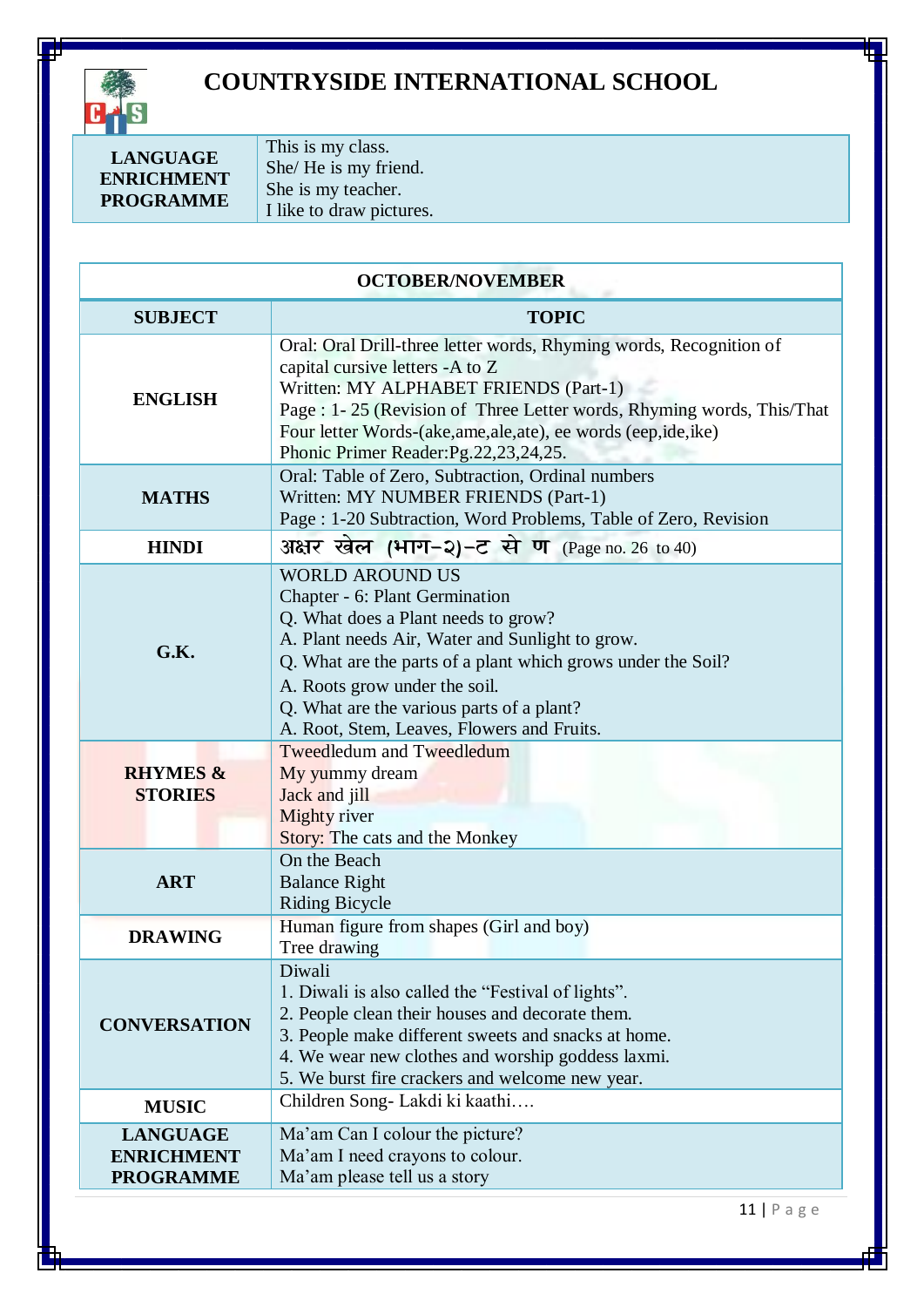

#### Ma'am please look here.

| <b>DECEMBER</b>                               |                                                                                                                                                                                                                                                                                                                                                                                                                                                                                                                                                            |
|-----------------------------------------------|------------------------------------------------------------------------------------------------------------------------------------------------------------------------------------------------------------------------------------------------------------------------------------------------------------------------------------------------------------------------------------------------------------------------------------------------------------------------------------------------------------------------------------------------------------|
| <b>SUBJECT</b>                                | <b>TOPIC</b>                                                                                                                                                                                                                                                                                                                                                                                                                                                                                                                                               |
| <b>ENGLISH</b>                                | Oral: Oral Drill-three letter words, Rhyming words, blend words, a/an, in/on<br>Written: MY ALPHABET FRIENDS (Part-1)<br>Page: 26-60 (Words ending with-(ine,ile,ome,one,ope,ose,ube,ute,<br>une), Rhyming Words, A/An, Blend Words, In/On<br>Phonic Primer Reader: 26,27,28,29.                                                                                                                                                                                                                                                                           |
| <b>MATHS</b>                                  | Oral: Table of 1 & 2, Skip count in 5's and 10's, Backward counting 50-1<br>Written: MY NUMBER FRIENDS (Part-2)<br>Pages: 21-50 (61-100 in Words, Count in 2's, 5's & 10's, Backward<br>Counting (50-1), Table of 1,2), Revision of Subtraction, Ordinal Numbers                                                                                                                                                                                                                                                                                           |
| <b>HINDI</b>                                  | अक्षर खेल (भाग−२)−त से ष (Page no. 41 to 70)                                                                                                                                                                                                                                                                                                                                                                                                                                                                                                               |
| G.K.<br><b>RHYMES &amp;</b><br><b>STORIES</b> | <b>WORLD AROUND US</b><br>Chapter- 7: Indoor-Outdoor Games<br>Q. Name 5 Indoor Games?<br>A. Chess, Snakes & Ladders, Cards, Uno, Scrabble<br>Q. Name 5 Outdoor Games<br>A. Football, Cricket, Hockey, Basketball, Badminton<br>Q. How Many Players are there in Cricket?<br>A. There 11 Players in each Team<br>Q. How many players are there in Hockey?<br>A. There 11 Players in each team<br>Q. How many players are there in Volleyball?<br>A. There 6 Players in each team<br>Little bo peep<br>A beautiful change<br>Boys and girls come out to play |
|                                               | <b>Story-The Cats and The Monkey</b>                                                                                                                                                                                                                                                                                                                                                                                                                                                                                                                       |
| <b>ART</b>                                    | Wind Mill<br>Fairy<br>Santa's Workshop                                                                                                                                                                                                                                                                                                                                                                                                                                                                                                                     |
| <b>DRAWING</b>                                | Christmas tree craft<br>Tulip craft- origami                                                                                                                                                                                                                                                                                                                                                                                                                                                                                                               |
| <b>CONVERSATION</b>                           | Christmas<br>1. Christmas is celebrated on $25th$ December.<br>2. It is the birthday of Lord Jesus Christ.<br>3. It is celebrated by Christians.<br>4. People go to church and pray.<br>5. People decorate their homes and Christmas tree.<br>6. Santa Claus brings gifts for the children.                                                                                                                                                                                                                                                                |
| <b>MUSIC</b>                                  | Christmas Song- Jingle bells & Happy New Year                                                                                                                                                                                                                                                                                                                                                                                                                                                                                                              |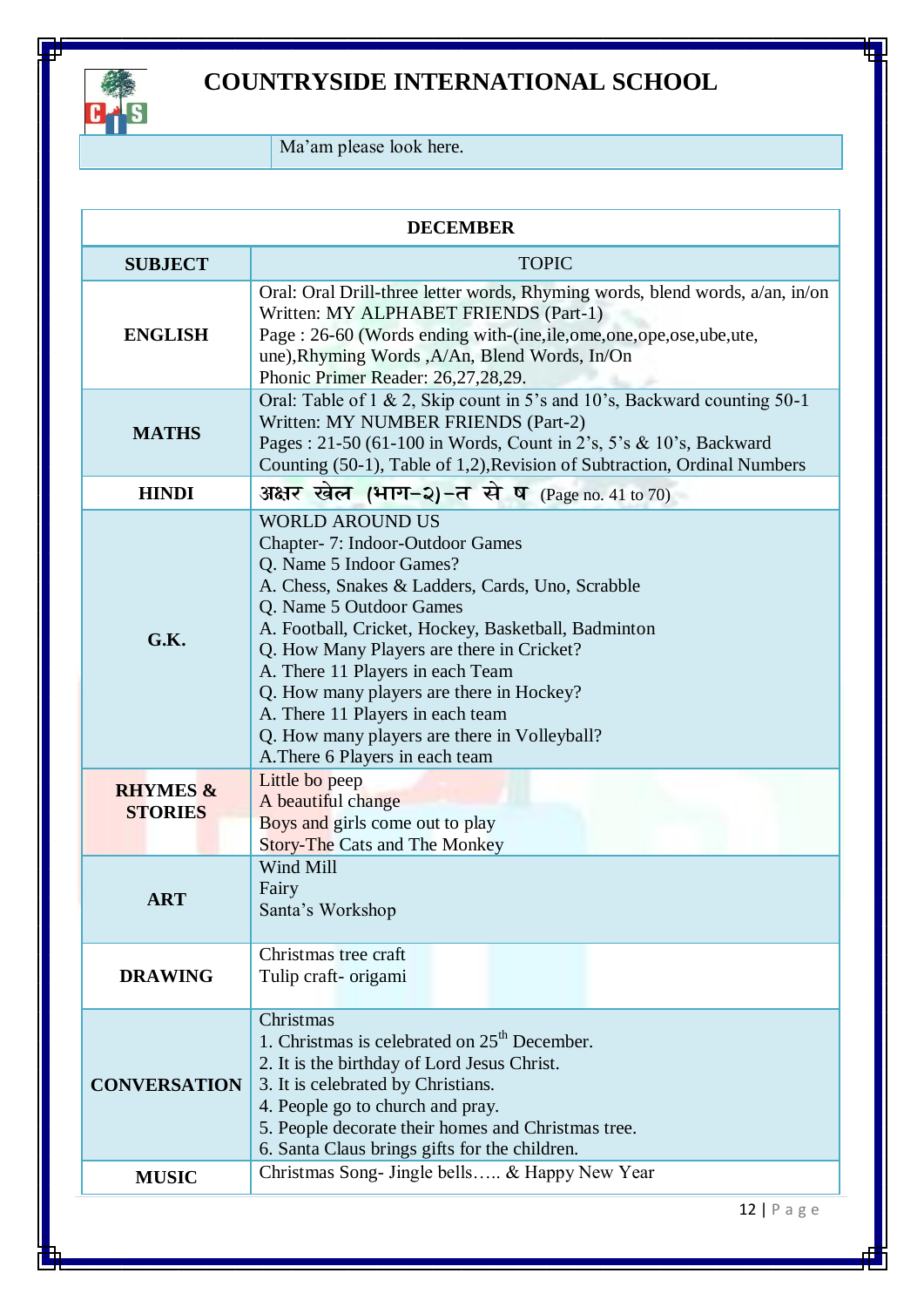| <b>LANGUAGE</b><br><b>ENRICHMENT</b><br><b>PROGRAMME</b> | Excuse me, may I go out?<br>Ma'am yesterday I forgot my water bottle here.<br>Ma'am, he/she has spilled the water.<br>Ma'am can we start eating our food? |
|----------------------------------------------------------|-----------------------------------------------------------------------------------------------------------------------------------------------------------|
|----------------------------------------------------------|-----------------------------------------------------------------------------------------------------------------------------------------------------------|

| <b>JANUARY</b>                        |                                                                                                                                                                                                                                                                                                                                                                                                                   |
|---------------------------------------|-------------------------------------------------------------------------------------------------------------------------------------------------------------------------------------------------------------------------------------------------------------------------------------------------------------------------------------------------------------------------------------------------------------------|
| <b>SUBJECT</b>                        | <b>TOPIC</b>                                                                                                                                                                                                                                                                                                                                                                                                      |
| <b>ENGLISH</b>                        | Oral: Make sentences, singular/plural, opposites and action words<br>Written: MY ALPHABET FRIENDS (Part-1)<br>Page : 61-99 (Myself, Making sentences, Punctuation, Singular & Plural,<br>Prepositions, Opposites, Action Words)<br>Phonic Primer Reader: Pgs.30,31,32,33.                                                                                                                                         |
| <b>MATHS</b>                          | Oral: Number names-51-100, Tale of 5, Days of the week, Months of the<br>year, Currency<br>Written: MY NUMBER FRIENDS (Part-1)<br>Page : 51-80 Tens & Ones, Place Values, Count in 2's and 5's, Table of 5,<br>Currency, Days of the Week, Months of the Year, Shapes                                                                                                                                             |
| <b>HINDI</b>                          | अक्षर खेल (भाग−२)−य से ज्ञ (Page no. 71 to 100)                                                                                                                                                                                                                                                                                                                                                                   |
| G.K.                                  | <b>WORLD AROUND US</b><br>Chapter-8: Transport<br>Q. Name 3 Land Transport<br>A. Car, Cycle, Train<br>Q. Name 3 Water Transport<br>A. Boat, Ships, Yacht<br>Q. Name 3 Air Transport<br>A. Aeroplane, Spaceship, Rocket<br>Q. Name the fastest means of transport.<br>A. Aeroplane is the fastest means of transport.<br>Q. What are vehicles used for?<br>A. Vehicles are used to travel to one place to another. |
| <b>RHYMES &amp;</b><br><b>STORIES</b> | Modes of transport<br>All things bright and beautiful<br>My pigeon friends<br>Story-The Three little pigs                                                                                                                                                                                                                                                                                                         |
| <b>ART</b>                            | Thanks a bunch<br>Hot air balloon<br>Peace dove (q-tip impression activity)                                                                                                                                                                                                                                                                                                                                       |
| <b>DRAWING</b>                        | Independence Day craft<br>Kite making                                                                                                                                                                                                                                                                                                                                                                             |
| <b>CONVERSATION</b>                   | My Country<br>1. India is my country.<br>2. It is also known as Bharat.<br>3. Hindi is our national language.<br>4. There is Unity in Diversity.<br>5. I am proud of my country.                                                                                                                                                                                                                                  |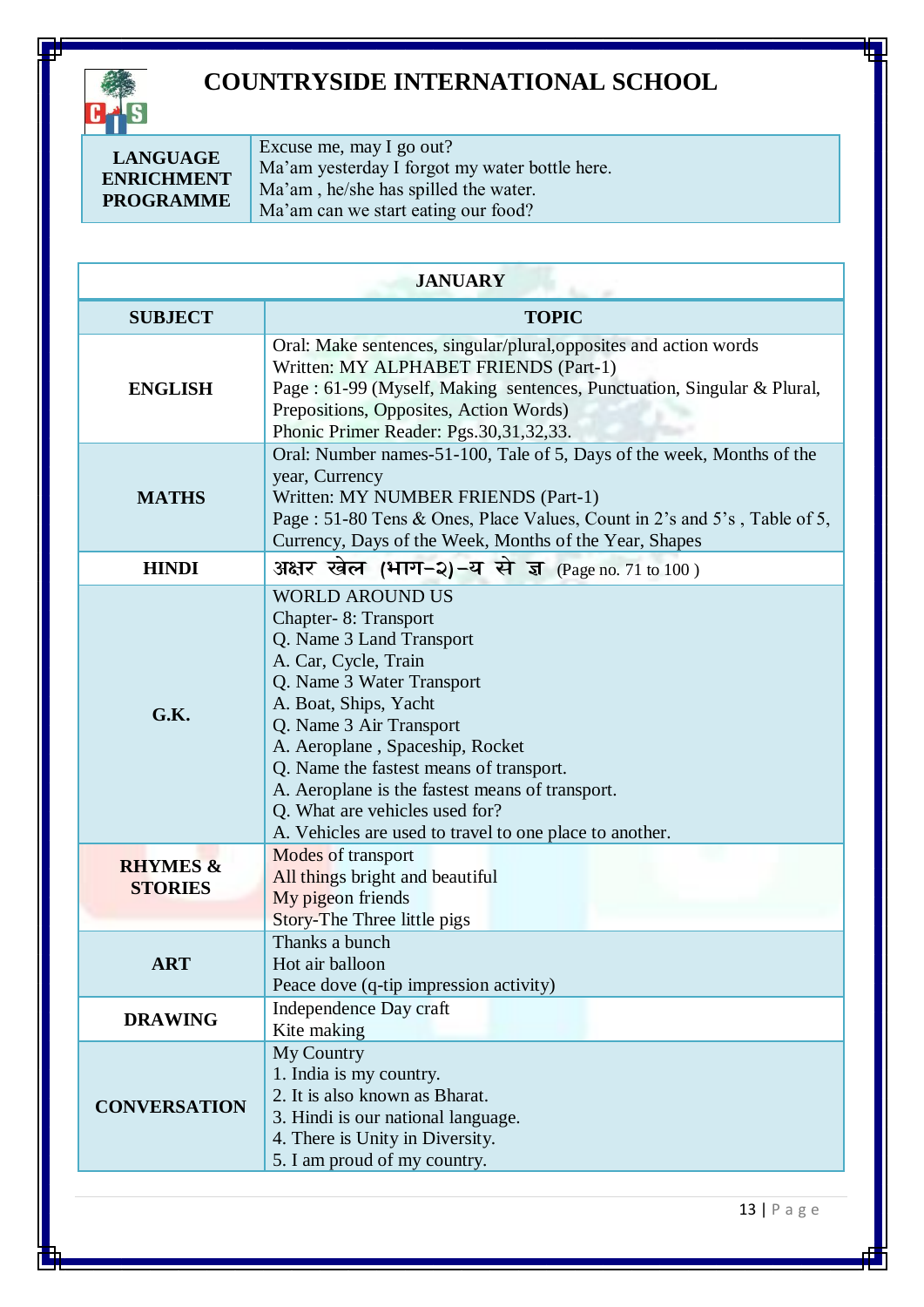

| <b>MUSIC</b>                                             | Basic- Sa, Re, Ga, Ma, Pa, Dha, Ni, Sa                                                                  |
|----------------------------------------------------------|---------------------------------------------------------------------------------------------------------|
| <b>LANGUAGE</b><br><b>ENRICHMENT</b><br><b>PROGRAMME</b> | Ma'am, where are we going?<br>Ma'am, what is the homework today?<br>Ma'am yesterday I helped my mother. |

| <b>FEBRUARY</b>     |                                                                                                                                                                                                                                                                                                                                                                                                                                                                                                                                              |  |
|---------------------|----------------------------------------------------------------------------------------------------------------------------------------------------------------------------------------------------------------------------------------------------------------------------------------------------------------------------------------------------------------------------------------------------------------------------------------------------------------------------------------------------------------------------------------------|--|
| <b>SUBJECT</b>      | <b>TOPIC</b>                                                                                                                                                                                                                                                                                                                                                                                                                                                                                                                                 |  |
| <b>ENGLISH</b>      | Oral: Prepositions, pairs, read the sentences<br>Written: MY ALPHABET FRIENDS (Part-1)<br>Page: 92-113-Complete the Sentences, Copy the Paragraph, Read the Passage<br>and Answer the questions, Form the sentences<br>Phonic Primer Reader: Pg. 34, 35, 36, 37.                                                                                                                                                                                                                                                                             |  |
| <b>MATHS</b>        | Oral: Number names 61-100, Money, Shapes, greater and smaller number,<br>backward counting 100-1<br>Written-MY NUMBER FRIENDS (Part-1)<br>Page: 81-96 Ascending Order, Table of 5, Revision (Subtraction, Money,<br>Shapes, Greater & Smaller)                                                                                                                                                                                                                                                                                               |  |
| <b>HINDI</b>        | अक्षर खेल (भाग-२)-दो-तीन वर्णों वाले शब्द (Page no.101 to 121)                                                                                                                                                                                                                                                                                                                                                                                                                                                                               |  |
| G.K.                | <b>WORLD AROUND US</b><br><b>Chapter-9: Community Helpers</b><br>Q. Who sells Vegetables and Fruits?<br>A. Greengrocer sells vegetables and fruits.<br>Q. Who grows Crops?<br>A. Farmer grows crops.<br>Q. Who keeps your city safe from thieves?<br>A. Policeman keeps our city safe from thieves.<br>Q. Who helps keep surroundings Clean?<br>A. Cleaner/Sweeper keeps our surroundings clean.<br>Q. Who mends our Shoes?<br>A. Cobbler mends our shoes.<br>Q. Who helps take care of our Garden?<br>A. Gardener takes care of our garden. |  |
| <b>RHYMES &amp;</b> | Mister golden sun                                                                                                                                                                                                                                                                                                                                                                                                                                                                                                                            |  |
| <b>STORIES</b>      | It's a small world                                                                                                                                                                                                                                                                                                                                                                                                                                                                                                                           |  |
| <b>ART</b>          | Story: The three little pigs. (Recap of all the stories)<br>Elmer the elephant<br>Mr. Alex's Garden                                                                                                                                                                                                                                                                                                                                                                                                                                          |  |
| <b>DRAWING</b>      | Flower drawing<br>3-letter words pictures                                                                                                                                                                                                                                                                                                                                                                                                                                                                                                    |  |
| <b>CONVERSATION</b> | My Family<br>1. There are <u>equal members</u> in my family.<br>2. My family has father, mother, brother and me<br>(Parents can include grandfather and grandmother if they live in joint family)<br>3. My father and mother works for the family.<br>4. We all live together and love each other.                                                                                                                                                                                                                                           |  |